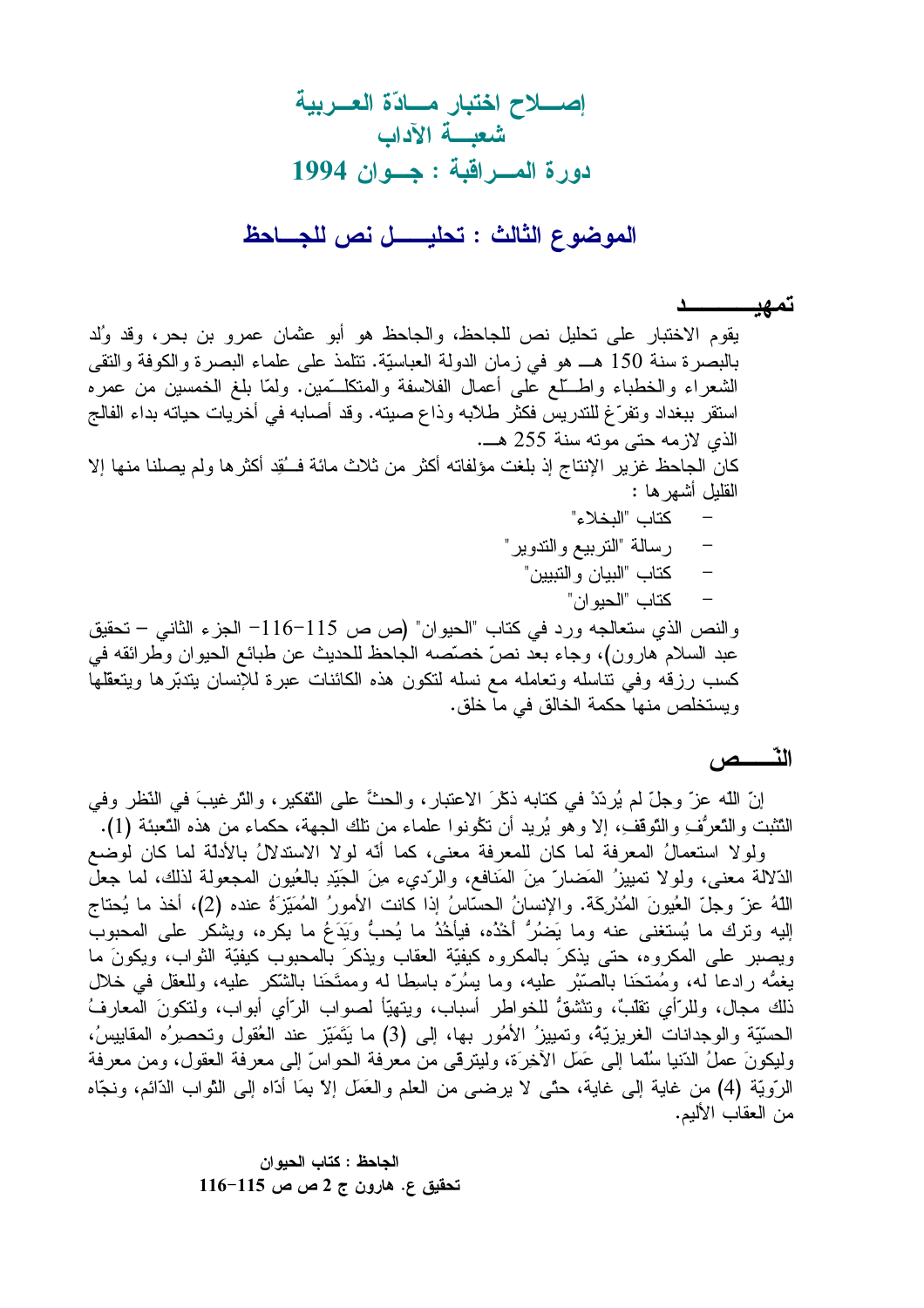فهـــــــم النـــص

بناء الجوهــــــــــر

- \* أثبت الجاحظ بجملة اسمية مؤكدة "إن الله" وبجملة حصرية "لم يردد…إلا…" أن مصدر الدعوة إلى المعرفة والتفكير هو الله في كتابه العزيز، وهو مُصدَّر لا يقبل الجدل وإنما يقبل التأكيد وشد الأزر .
- \* كما أثبت أن حث الله للإنسان على النظر العقلى وعلى التثبت من الظواهر الطبيعية وعلى النعرف إلى خصائص كل كائن من الكائنات، وإلى النريث في إطلاق الأحكام عليها، إنما هو ارتقاء بالإنسان إلى مصاف العلماء والحكماء الذين لا يُستوون والذين لا يعلمون وهو معنى النرغيب في النظر والنثبت والنعرف والنوقف (وكل هذه المصادر تحيل إلى معنى تدبر الأمور والتفكير فيها وفحصها بالعقل بأناة وروية).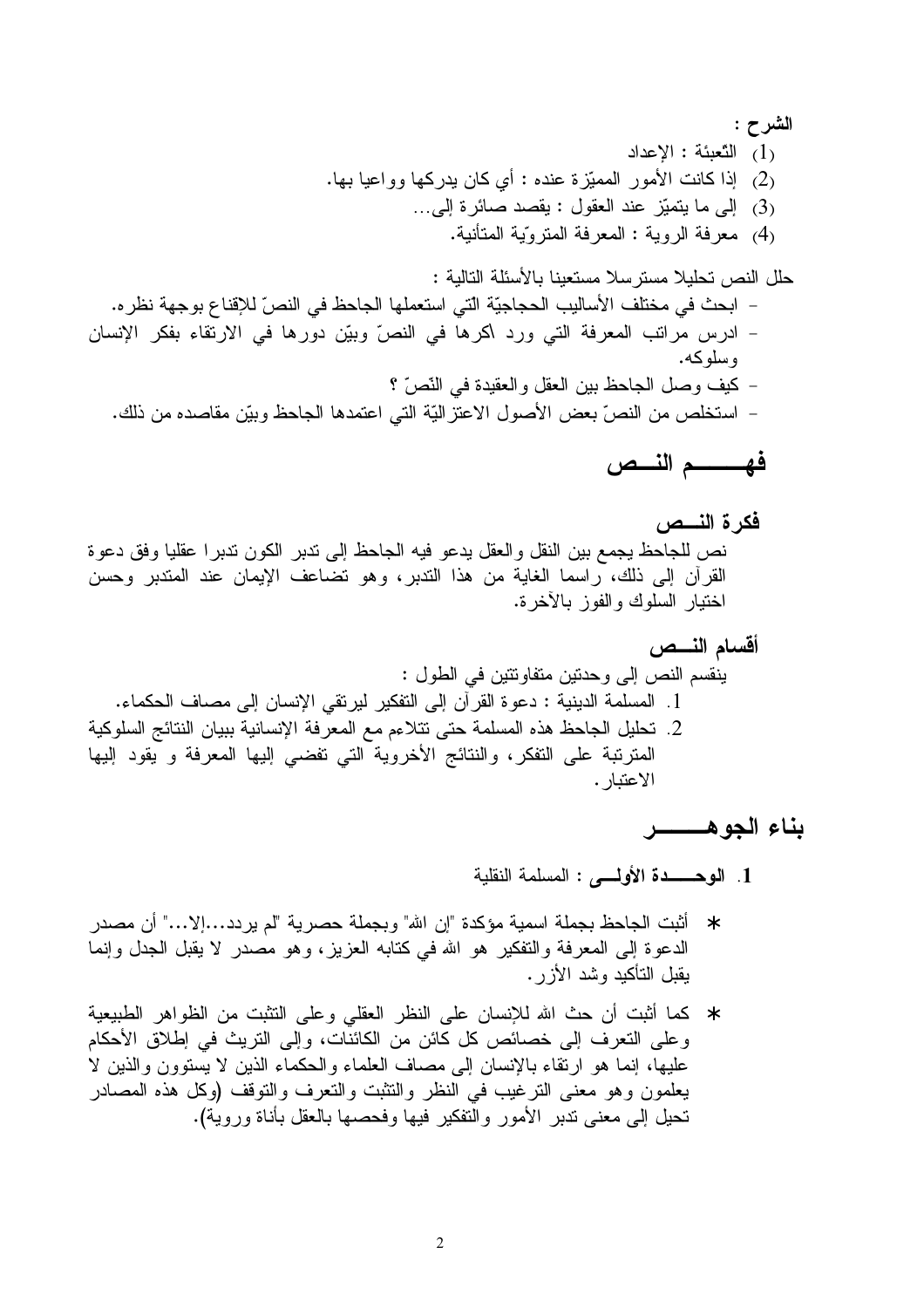\* نستتتج من هذا أن الجاحظ يعتبر التفكير في الأمور ارتقاء روحيا وفكريا بالإنسان وتمييزًا له عن سائر الكائنات ُّفي الكون بالآلة التي يُمتلكها والهبَّة التي وهبت له وهي العقل.

## 2. السوحدة الشسسانية

\* فما هي الغاية البعيدة المؤسسة على الغاية القريبة ؟ (الأخذ بالنافع وإسقاط الضار) الغاية البعيدة هي التي وردت في مخَّتلف المركبات المسبوقة بــــ (حتَّى) أو بلام التعليلُ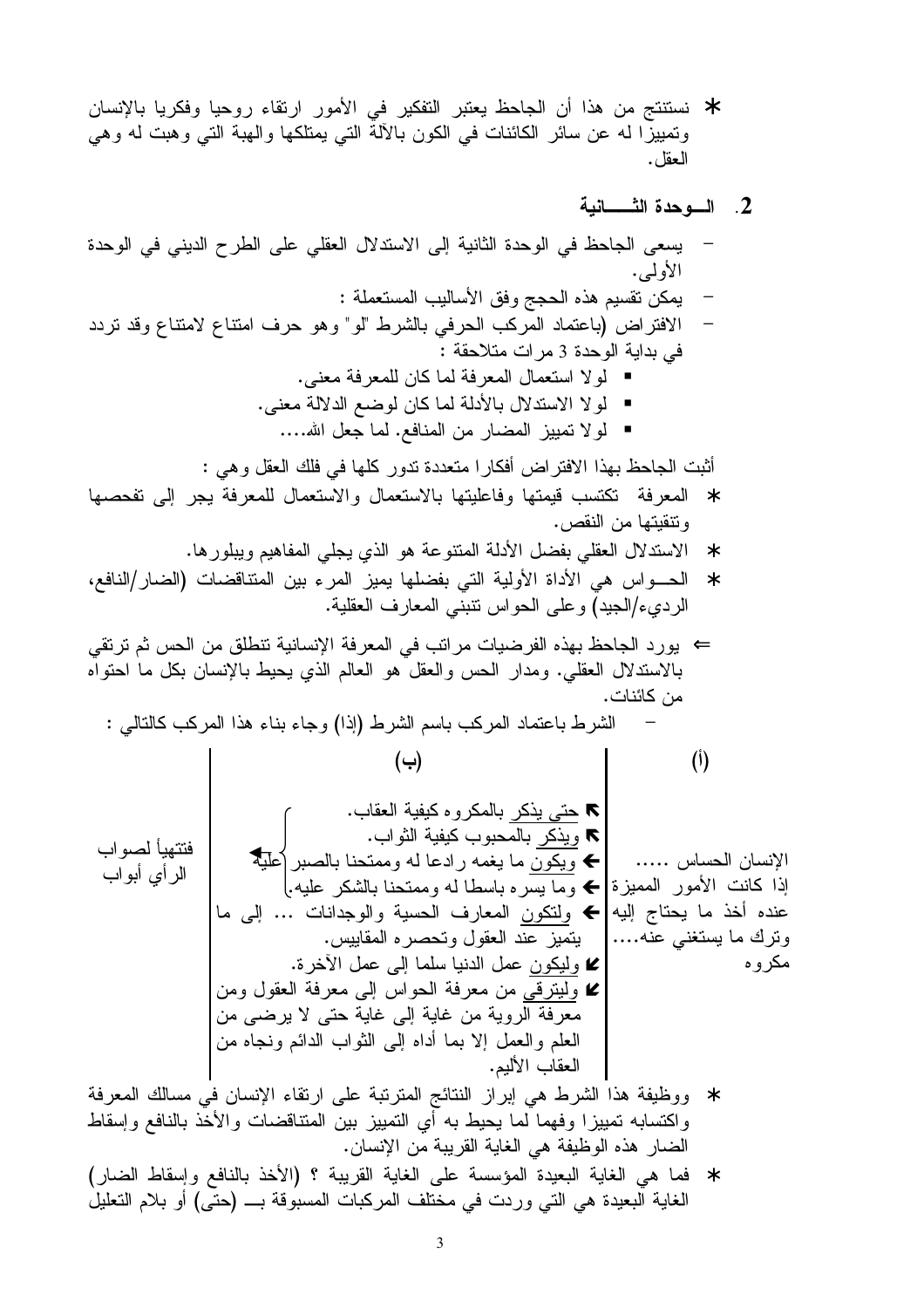- أولًا : أن الجاحظ بربط ربطًا أليا بين المعرفي والسلوكي إذ المعرفة عنده سلم يرتقيه الإنسان (من الحس إلى العقل) ليفضى به من بعد إلى الممارسة والعمل.
- **ثانيا :** أن الجاحظ يقول بحرية الإنسان في اختيار ما يراه صالحا طالما كان هذا الإنسان متمنعا بالعقل ولذلك يحمله مسؤولية أفعاله. (وهذا ما يعرف بمبدإ النكليف) والجاحظ في هذا يختلف مع الجبرية التي ترى الفعل البشري ينسب إلى الإنسان على المجاز لا على الحقيقة.

– إن الاختيار والتكليف يعدان عند الجاحظ دليلا على العدل الإلهي.

- ثالثًا : إن قول الجاحظ بمبدإ النكليف يرجع –من بين ما يرجع إليه– إلى المناخ السياسي المتحرر نسبيا، وهو ما يؤكده قوله : "أمكن القول وصلح الدهر وخوى نجم التقية". إن هذا يعني أن فكرة الجبرية كانت مرتبطة عند الجاحظ بعسف بعض الخلفاء ونتصلهم من المسؤولية.
- را**بع**ا : حين يتحدث الجاحظ عن المتناقضات في الكون فليبين أنها صادر ة عن إلاه واحد أوحد وهو مبدأ اعتزالي يعد من أهم ركائز هذا المذهب (مبدأ الوحدانية). والمعتزلة عموما (والجاحظ خصوصا) نرد بمبدإ الوحدانية علىي الثانوية والمانوية في اعتقادهم بتعدد الألهة وفق تعدد الظواهر في الكون.

- هو اختلاف في ظاهر الحس وانسجام وائتلاف في باطن العقل لا يستقيم الكون إلا بهما و لا يستقيم الاختيار إلا بفضلهما.
- فالاختلاف بين الظواهر دليل على حكمة الخالق في الكون وعلى دقة صنعه وعظمة المقصد من كل ذلك. فالنملي في الكون يفضيي بالمرء حتما إلى إدر اك فكر ة الآخر ة بو جهيها الثو اب و العقاب.
- وفكرة الثواب والعقاب أو الجزاء عامة، بنبي عليها المعتزلة فكرة أخرى هي فكرة الوعد والوعيد، فالله إن وعد أنجز وعده وإن نوعد أنفذ وعيده. وبهذا المبدإ رد المنكلمون على المرجئة الذين جعلوا الثواب والعقاب مجهولين لا يدركان إلا يوم القيامة.

سادسا : يربط الجاحظ بين ما هو أخروي أي الثواب والعقاب وبين العقل باعتباره ملكة الفحص والتمييز، وهو في كل ذلك يربط بين المعرفة العقلية الراقية وبين المعرفة الحسية الأولية. فالمعرفة الحسية لازمة نربط بين الإنسان والكون إلا أنها ليست كافية لتصل بالإنسان إلى الغاية المنشودة.